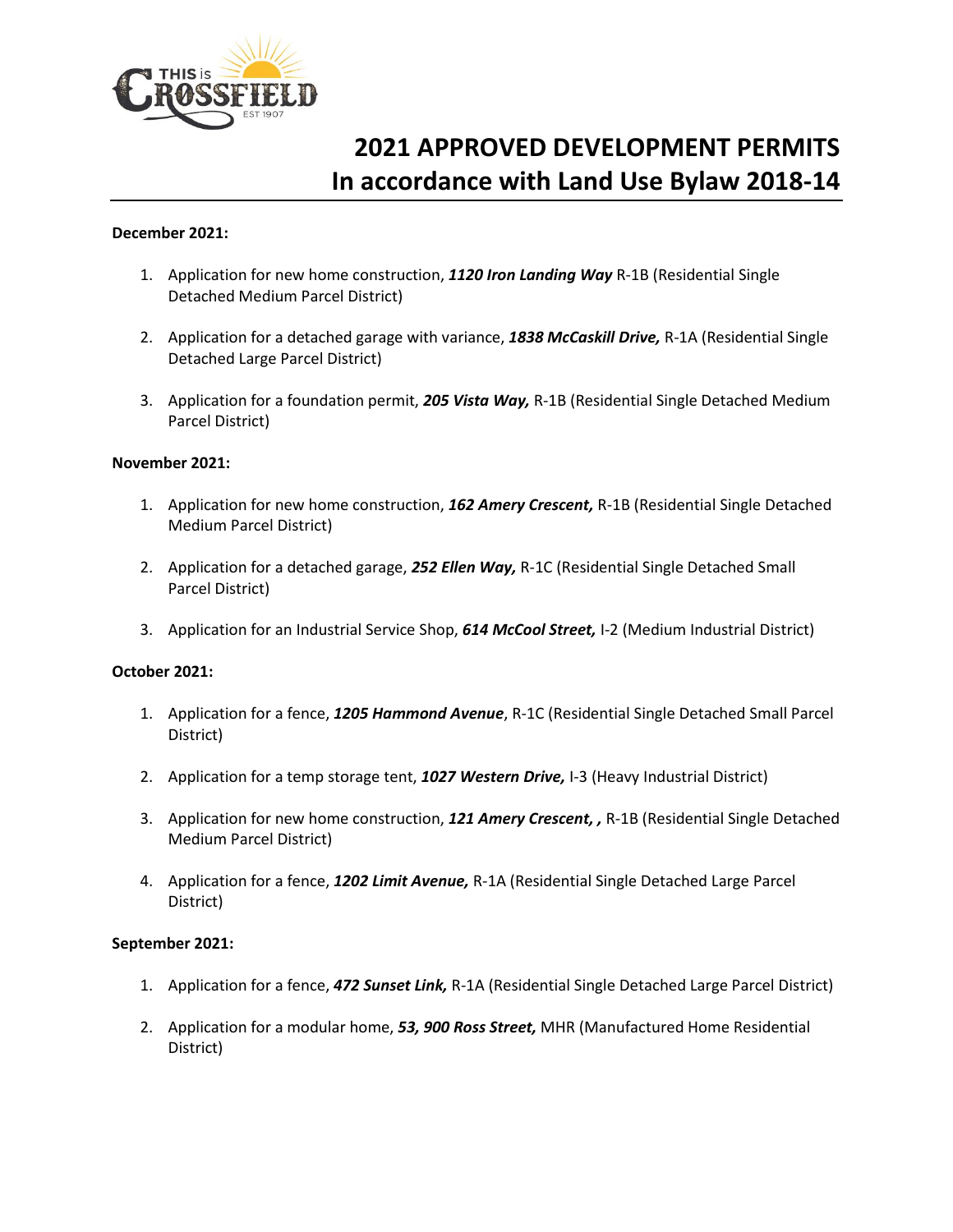- 3. Application for a shed, *249 Vista Drive,* R-1B (Residential Single Detached Medium Parcel District)
- 4. Application for a detached garage, *1630 Harrison Street,* R2 (Residential Two Dwelling District)

# **August 2021:**

- 1. Application for a detached garage, *1017 Smith Avenue,* WBD (West Downtown Business District)
- 2. Application for new home construction, *125 Amery Crescent* R-1B (Residential Single Detached Medium Parcel District)
- 3. Application for cold storage, *1333 Laut Avenue* I1 (Light Industrial District)
- 4. Application for a Bubble Tea Shop, *1010B Nanton Avenue* CBD (Central Business District)

# **July 2021:**

- 1. Application for a detached garage, *273 Ellen Way* R-2 (Residential Two Dwelling District)
- 2. Application for new home construction, *201 Ellen Way* R-2 (Residential Two Dwelling District)
- **3.** Application for a detached garage, *1101 Hammond Avenue* R-1C (Residential Single Detached Small Parcel District)
- 4. Application for a modular mushroom farm, *1014 Laut Avenue,* I2 (Medium Industrial District)
- 5. Application for new home construction, *186 Amery Crescent,* R-1B (Residential Single Detached Medium Parcel District)
- 6. Application for new home construction, *154 Amery Crescent*, R-1B (Residential Single Detached Medium Parcel District)
- 7. Application for new home construction, *150 Amery Crescent*, R-1B (Residential Single Detached Medium Parcel District)

# **June 2021:**

- 1. Application for new home construction, *1132 Iron Landing Way* R-1B (Residential Single Detached Medium Parcel District)
- 2. Application for new home construction, *1224 Iron Landing Way* R-1B (Residential Single Detached Medium Parcel District)
- 3. Application for new home construction, *1109 Iron Landing Way* R-1B (Residential Single Detached Medium Parcel District)
- 4. Application for a deck and fence, *237 Vista Drive* R-1B (Residential Single Detached Medium Parcel District)
- 5. Application for a deck, *25, 1219 Limit Avenue* MHR (Manufactured Home Residential District)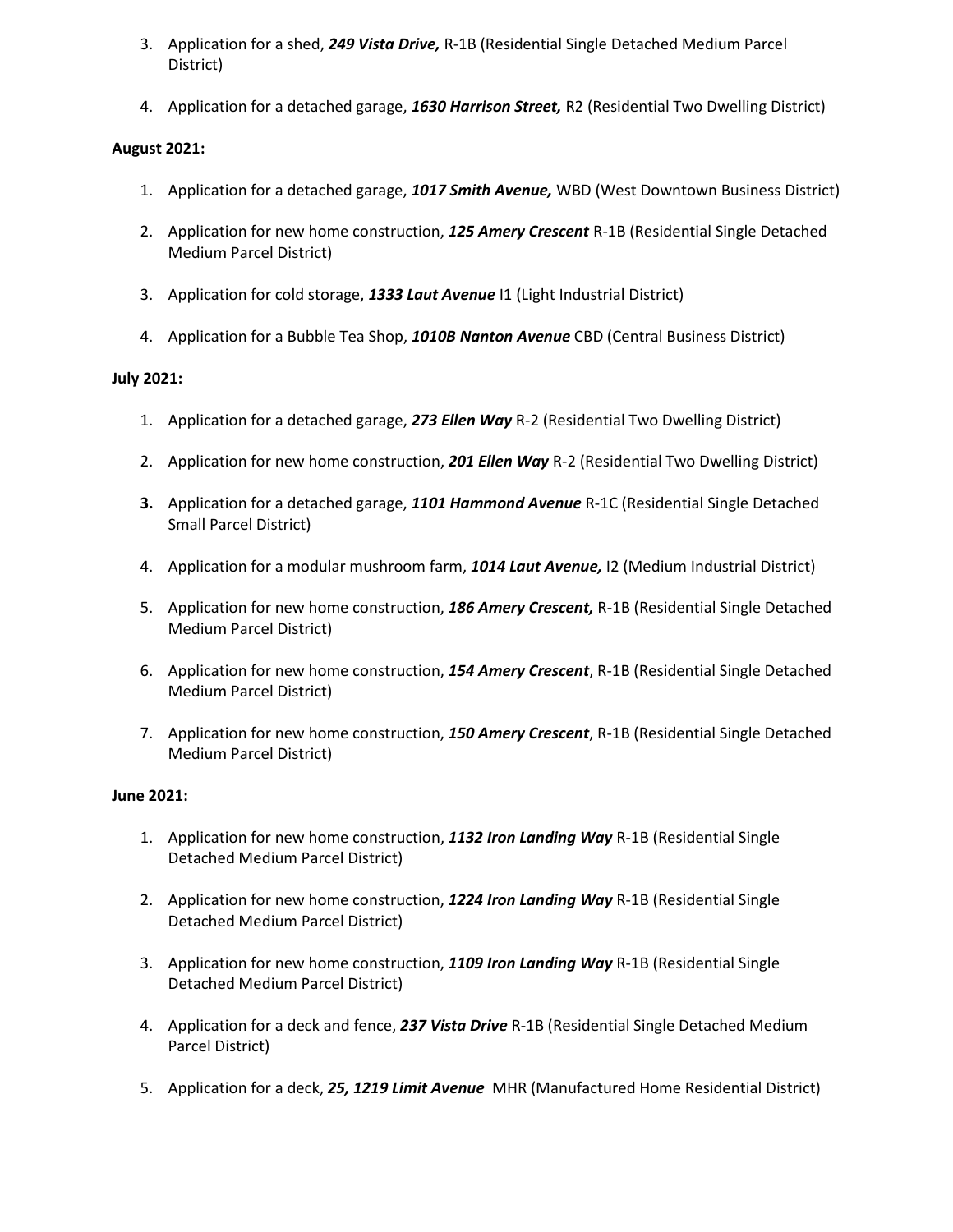- 6. Application for new home construction, *229 Ellen Way* R-2 (Residential Two Dwelling District)
- 7. Application for new home construction, *205 Ellen Way* R-2 (Residential Two Dwelling District)
- 8. Application for new home construction, *1220 Iron Landing Way* R-1B (Residential Single Detached Medium Parcel District)
- 9. Application for new home construction, *1113 Iron Landing Way* R-1B (Residential Single Detached Medium Parcel District)
- 10. Application for a deck and fence, *110 Amery Crescent* R-1B (Residential Single Detached Medium Parcel District)
- 11. Application for new home construction, *248 Ellen Way* R-1C (Residential Single Detached Small Parcel District)
- 12. Application for a deck, *38 Amery Crescent* R-1B (Residential Single Detached Medium Parcel District)
- 13. Application for a deck, *624 Harrison Court* R-1B (Residential Single Detached Medium Parcel District)
- 14. Application for new home construction, *157 Amery Crescent* R-1B (Residential Single Detached Medium Parcel District)
- 15. Application for new home construction, *170 Amery Crescent* R-1B (Residential Single Detached Medium Parcel District)
- 16. Application for new home construction, *181 Amery Crescent* R-1B (Residential Single Detached Medium Parcel District)
- 17. Application for new home construction, *165 Amery Crescent* R-1B (Residential Single Detached Medium Parcel District)
- 18. Application for new home construction, *106 Amery Crescent* R-1B (Residential Single Detached Medium Parcel District)
- 19. Application for new home construction, *217 Ellen Way* R-2 (Residential Two Dwelling District)
- 20. Application for new home construction, *225 Ellen Way* R-2 (Residential Two Dwelling District)
- 21. Application for new home construction, *273 Ellen Way* R-2 (Residential Two Dwelling District)

#### **May 2021:**

- 1. Application for new home construction, *245 Ellen Way* R-2 (Residential Two Dwelling District)
- 2. Application for new home construction, *241 Ellen Way* R-2 (Residential Two Dwelling District)
- 3. Application for new home construction, *1121 Iron Landing Way* R-1B (Residential Single Detached Medium Parcel District)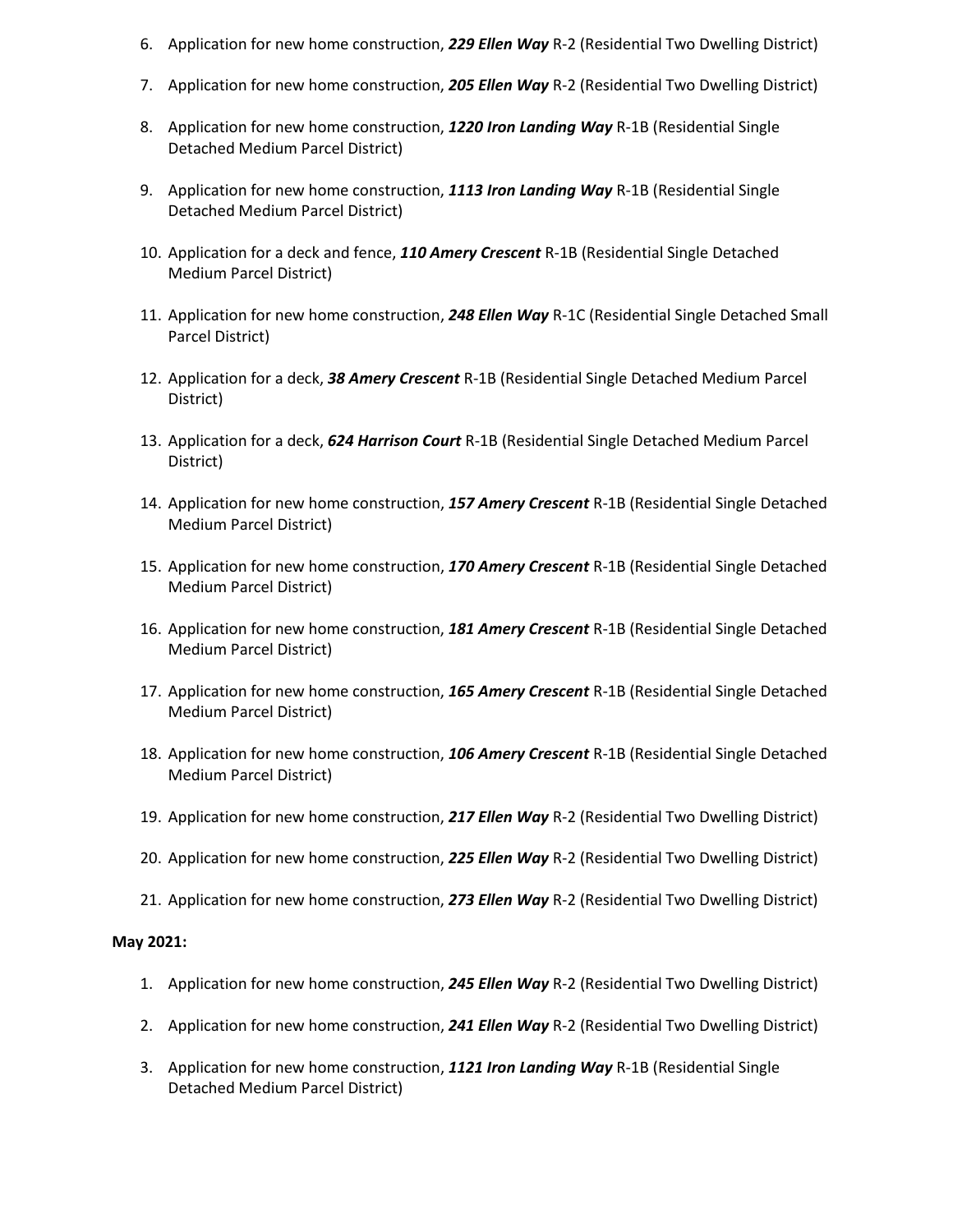- 4. Application for new home construction, *1128 Iron Landing Way* R-1B (Residential Single Detached Medium Parcel District)
- 5. Application for new home construction, *1208 Iron Landing Way* R-1B (Residential Single Detached Medium Parcel District)
- 6. Application for new home construction, *1228 Iron Landing Way* R-1B (Residential Single Detached Medium Parcel District)
- 7. Application for a deck, *90 Amery Crescent* R-1B (Residential Single Detached Medium Parcel District)
- 8. Application for a fence, *142 Amery Crescent* R-1B (Residential Single Detached Medium Parcel **District**
- 9. Application for new home construction, *1212 Iron Landing Way* R-1B (Residential Single Detached Medium Parcel District)
- 10. Application for new home construction, *1216 Iron Landing Way* R-1B (Residential Single Detached Medium Parcel District)
- 11. Application for new home construction, *118 Amery Crescent* R-1B (Residential Single Detached Medium Parcel District)

#### **April 2021:**

- 1. Application for an addition, *#9, 900 Ross Street* MHR (Manufactured Home Residential District)
- 2. Application for a manufacturing facility, *1030 Western Drive* I3 (Heavy Industrial District)
- 3. Application for a coffee shop, *#108, 1010 Railway Street* CBD (Central Business District)
- 4. Application for new home construction, *256 Ellen Way* R-1C (Residential Single Detached Small Parcel District)
- 5. Application for new home construction, *260 Ellen Way* R-1C (Residential Single Detached Small Parcel District)
- 6. Application for new home construction, *101 Amery Crescent* R-1B (Residential Single Detached Medium Parcel District)
- 7. Application for new home construction, *114 Amery Crescent* R-1B (Residential Single Detached Medium Parcel District)
- 8. Application for privacy screening, *1022 Osler Avenue* WBD West Downtown Business District
- 9. Application for new home construction, *264 Ellen Way* R-1C (Residential Single Detached Small Parcel District)
- 10. Application for new home construction, *127 Ellen Road* R-1C (Residential Single Detached Small Parcel District)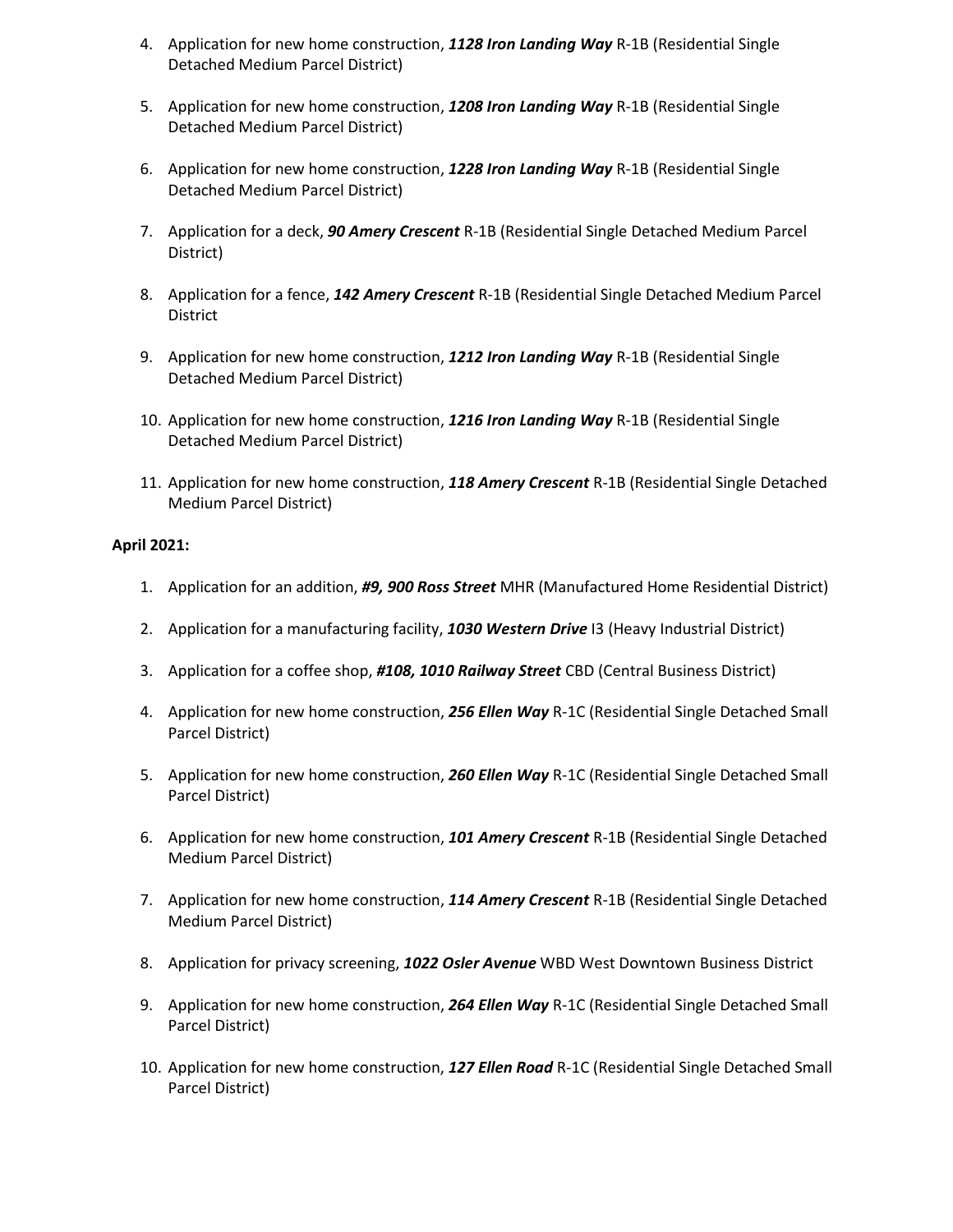- 11. Application for a fence replacement, *1030 Hammond Avenue* WBD (West Downtown Business District)
- 12. Application for additions/renovations, *1030 Hammond Avenue* WBD (West Downtown Business District)
- 13. Application for a two-storey garage, *1030 Hammond Avenue* WBD (West Downtown Business District)

#### **March 2021:**

- 14. Application for new home construction *213 Ellen Way* R-2 (Residential Two Dwelling District)
- 15. Application for new home construction *209 Ellen Way* R-2 (Residential Two Dwelling District)
- 16. Application for new home construction *174 Amery Crescent* R-1B (Residential Single Detached Medium Parcel District)
- 17. Application for deck/sunroom construction *141 Amery Crescent* R-1B (Residential Single Detached Medium Parcel District)
- 18. Application for liquor store expansion *104, 1010 Railway Street* CBD (Central Business District)
- 19. Application for a medical clinic *1033 Osler Avenue* WBD (West Downtown Business District)
- 20. Application for a restaurant *905 Mountain Avenue* WBD (West Downtown Business District)
- 21. Application for a mobile food vendor
- 22. Application for a detached garage *232 Vista Drive* R-2 (Residential Two Dwelling District)
- 23. Application for a deck *1797 Harrison Street* R-1A (Residential Single Detached Large Parcel District)
- 24. Application for a detached garage *128 Ellen Road* R-1C (Residential Single Detached Small Parcel District)

# **February 2021:**

- 1. Application for new home construction *249 Ellen Way* R-2 (Residential Two Dwelling District)
- 2. Application for new home construction *225 Vista Drive* R-1B (Residential Single Detached Medium Parcel District)
- **3.** Application for new home construction *185 Amery Crescent* R-1B (Residential Single Detached Medium Parcel District)

# **January 2021:**

- 1. Application for home renovation *106 Stafford Street* R1A (Residential Single Detached Large Parcel District)
- 2. Application for new home construction *233 Ellen Way* R-2 (Residential Two Dwelling District)